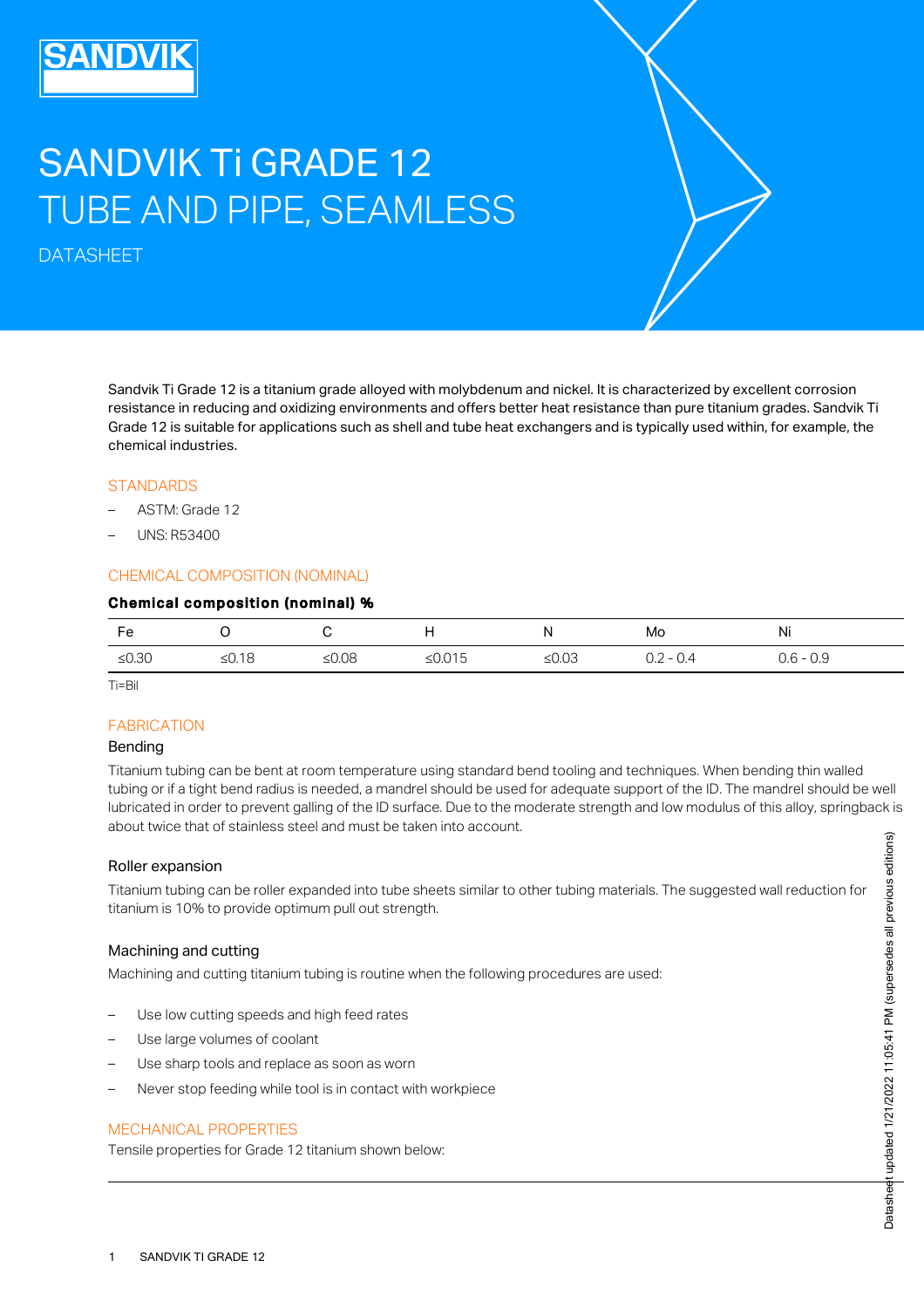|              | Ultimate Strength        |                          | Yield strength           |     | Elongation 2"            |  |  |
|--------------|--------------------------|--------------------------|--------------------------|-----|--------------------------|--|--|
|              | ksi                      | MPa                      | ksi                      | MPa |                          |  |  |
| Min          | 70                       | 483                      | 50                       | 345 | 18                       |  |  |
| Max          | $\overline{\phantom{0}}$ | $\overline{\phantom{a}}$ | $\overline{\phantom{a}}$ | -   | $\overline{\phantom{a}}$ |  |  |
| Typical data |                          | 573                      |                          | 421 | 36                       |  |  |

#### PHYSICAL PROPERTIES

Density 0.162 lbs/in3, 4.51 g/cm3

#### Melting point

3020°F, 1660°C

## Beta transus

1634F, 890°C

## Thermal Conductivity

| Temperature,<br>$^{\circ}$ C     | -23  | 50   | 100  | 150 | 200       | 250  | 300 | 350       | 400 | 450       | 500  | 550  | 600  | 650  | 700  |
|----------------------------------|------|------|------|-----|-----------|------|-----|-----------|-----|-----------|------|------|------|------|------|
| Thermal<br>conductivity,<br>W/mK | 18.1 | 17.5 | 17,0 |     | 16,6 16,3 | 16,1 |     | 16,1 16,2 |     | 16,3 16,4 | 16,5 | 16,7 | 17.1 | 17.7 | 18,3 |

## Elastic modulus

The elastic modulus of Cp titanium, as shown below, is roughly one-half that of steel alloys.

|             | psi                                    | $\cap$ n    | ~<br>ີທີ<br>- |
|-------------|----------------------------------------|-------------|---------------|
| Tension (E) | 106<br>$\overline{\phantom{0}}$<br>. L | $\sim$<br>◡ | Φ<br>ഗ        |

# SIZES AND SURFACE CONDITIONS

Tube and pipe are supplied in the cold reduced or cold reduced and annealed condition. Tubing can be delivered in the FOLLOWING SURFACE CONDITIONS<br>
Tube and pipe are supplied in the cold reduced or cold reduced and annealed condition. Tubing can be delivered in the<br>
Tollowing surface conditions: as cold pilgered, acid etched, or belt poli shown as the white area in figure 1.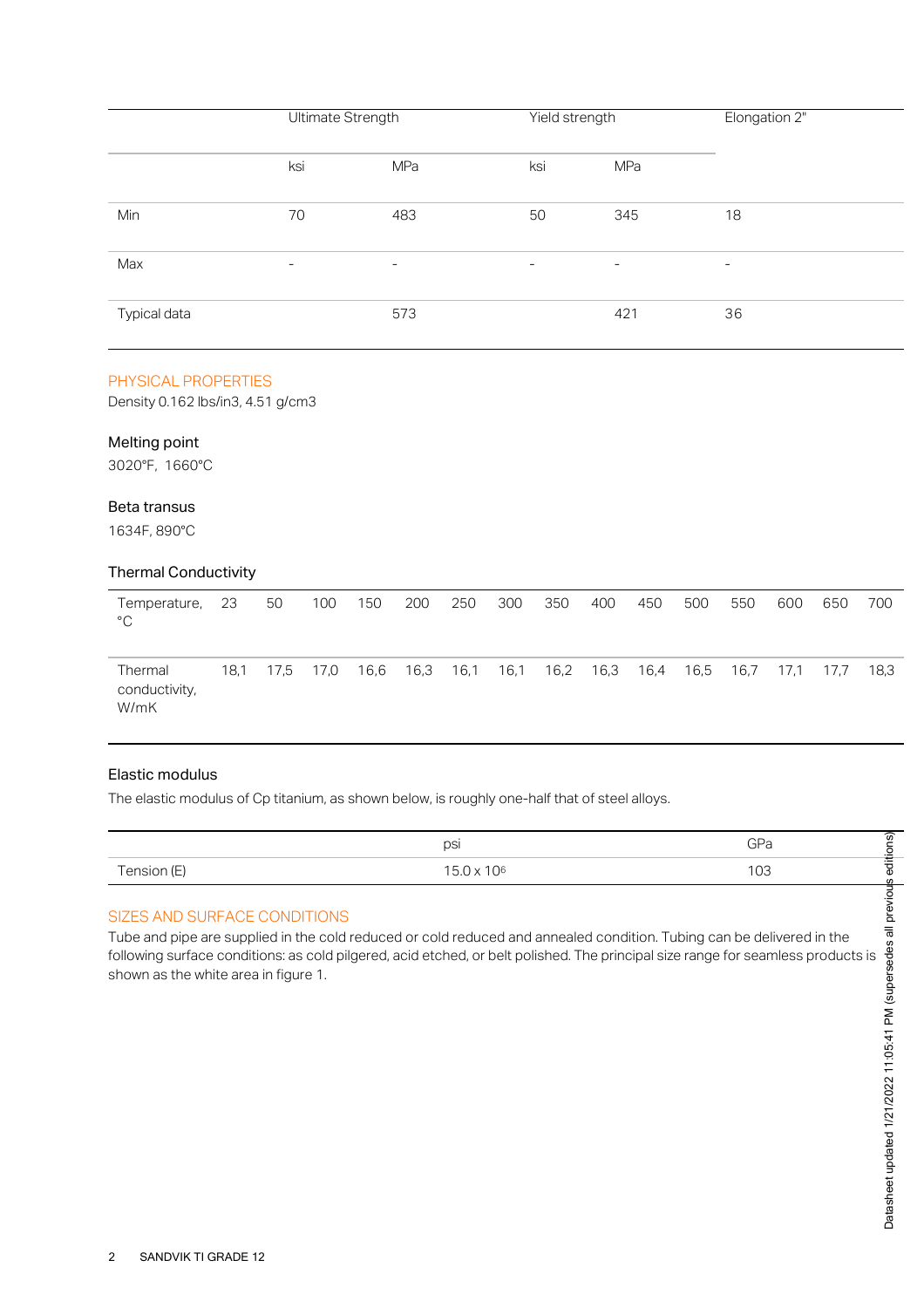

Figure 1 Principal size range for seamless tube and pipe.

| OD             | <b>WT</b>    | -          |
|----------------|--------------|------------|
| 9.50 - 24.4 mm | $.07 - 4$ mm | up to 17 m |

Other dimensions can be quoted for special projects.

#### TUBING AND PIPE SPECIFICATIONS

ASTM B337: Seamless and welded pipe ASTM B338: Seamless and welded tubing ASME SB338: Seamless and welded tubing

#### WELDABILITY

The weldability of CP titanium tubing is very good as long as the necessary precautions are taken. Due to the reactive nature **o**f titanium inert gas shielding must be in place on both the OD and ID of the tubes. The material must be also free from any grease or oil contamination.

Manual or automatic TIG welding is regularly used to weld titanium tubing either with or without filler wire. A low heat input sho**ğ**ld be used to minimize the size of the heat-affected zone. No post-weld heat treatment is normally performed on titanium tubing. Datasheet updated 1/21/2022 11:05:41 PM (supersedes all previous editions)

Disclaimer: Recommendations are for guidance only, and the suitability of a material for a specific application can be confirmed only when we know the actual service conditions. Continuous development may necessitate changes in technical data without notice. This datasheet is only valid for Sandvik materials.